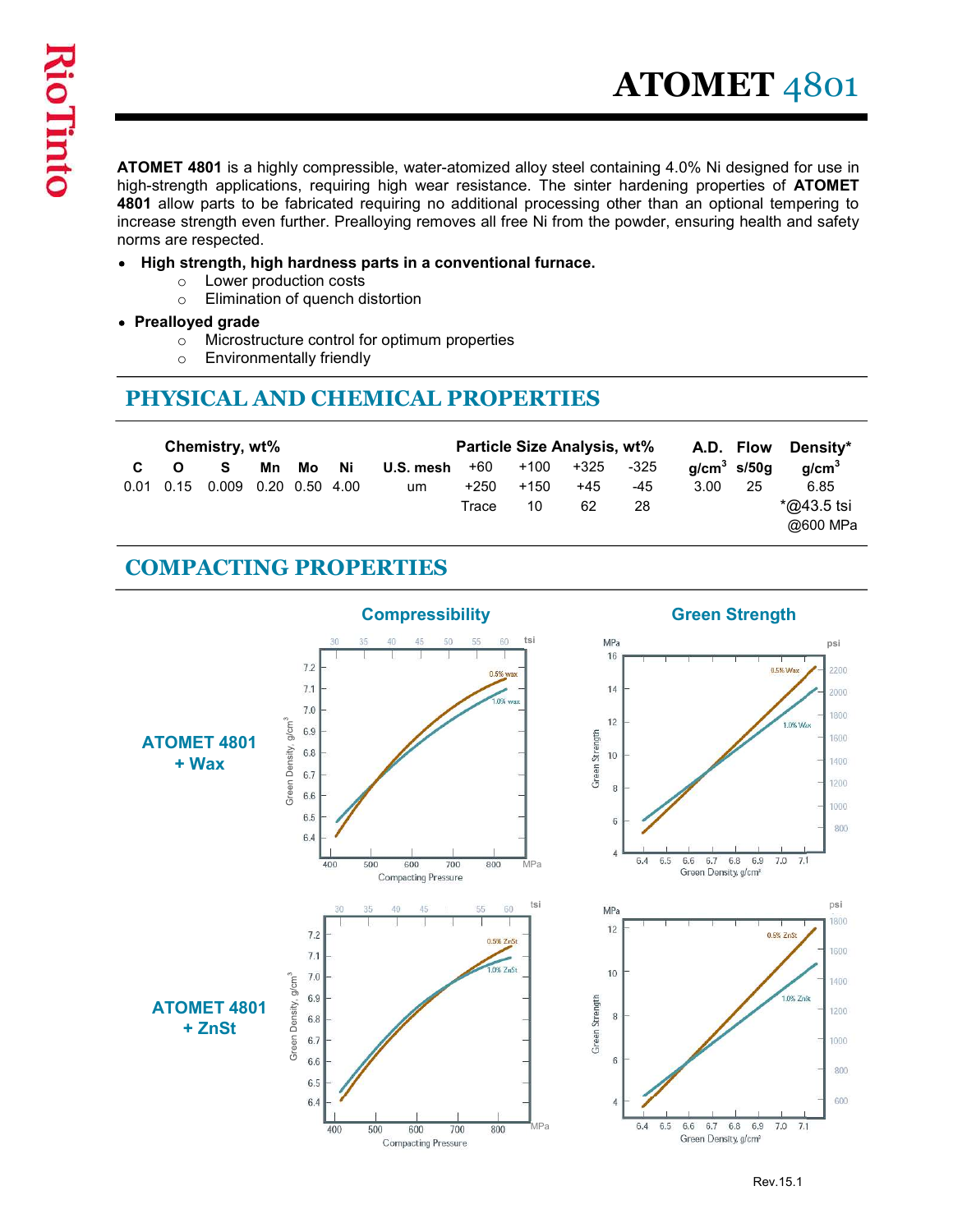**ATOMET** 4801<br>
SINTERED PROPERTIES - Slow Cooled<br>
Composition: ATOMET 4801 + copper + graphite + 0.75 % ZnSt.<br>
Sintered in a 90% nitrogen-based atmosphere at 1120°C (2050°F) for 25 minutes.<br>
Cooling rate of 0.4C/s from 65 Composition: ATOMET 4801 + copper + graphite + 0.75 % ZnSt. Sintered in a 90% nitrogen-based atmosphere at 1120ºC (2050ºF) for 25 minutes. Cooling rate of 0.4C/s from 650ºC (1200ºF) to 400ºC (750 ºF).

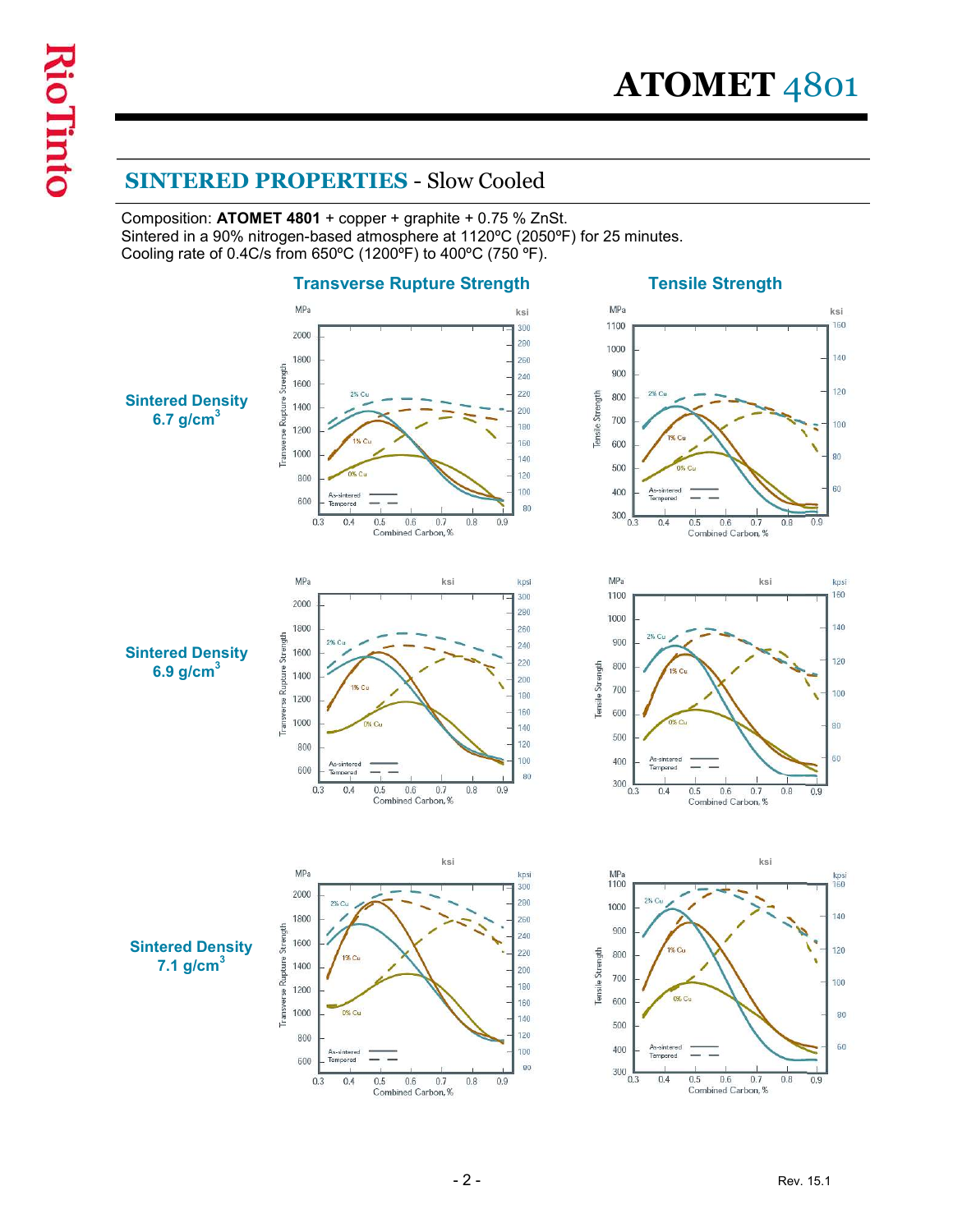$\begin{array}{c} \displaystyle {\bf ATOMET} \; 4801 \\\hline \hline \text{SINTERED PROPERTIES - Slow Cooled} \\\text{Composition: ATOMET 4801 + copper + graphite + 0.75\% ZnSt.} \\\text{Since in 90\% nitrogen-based atmosphere at 1120°C (2050°F) for 25 minutes.} \\\text{Looking rate of 0.4°C/s from 650°C (1200°F) to 400°C (750°F).} \end{array}$ Composition: ATOMET 4801 + copper + graphite + 0.75% ZnSt. Sintered in 90% nitrogen-based atmosphere at 1120ºC (2050ºF) for 25 minutes. Cooling rate of 0.4ºC/s from 650ºC (1200ºF) to 400ºC (750ºF).

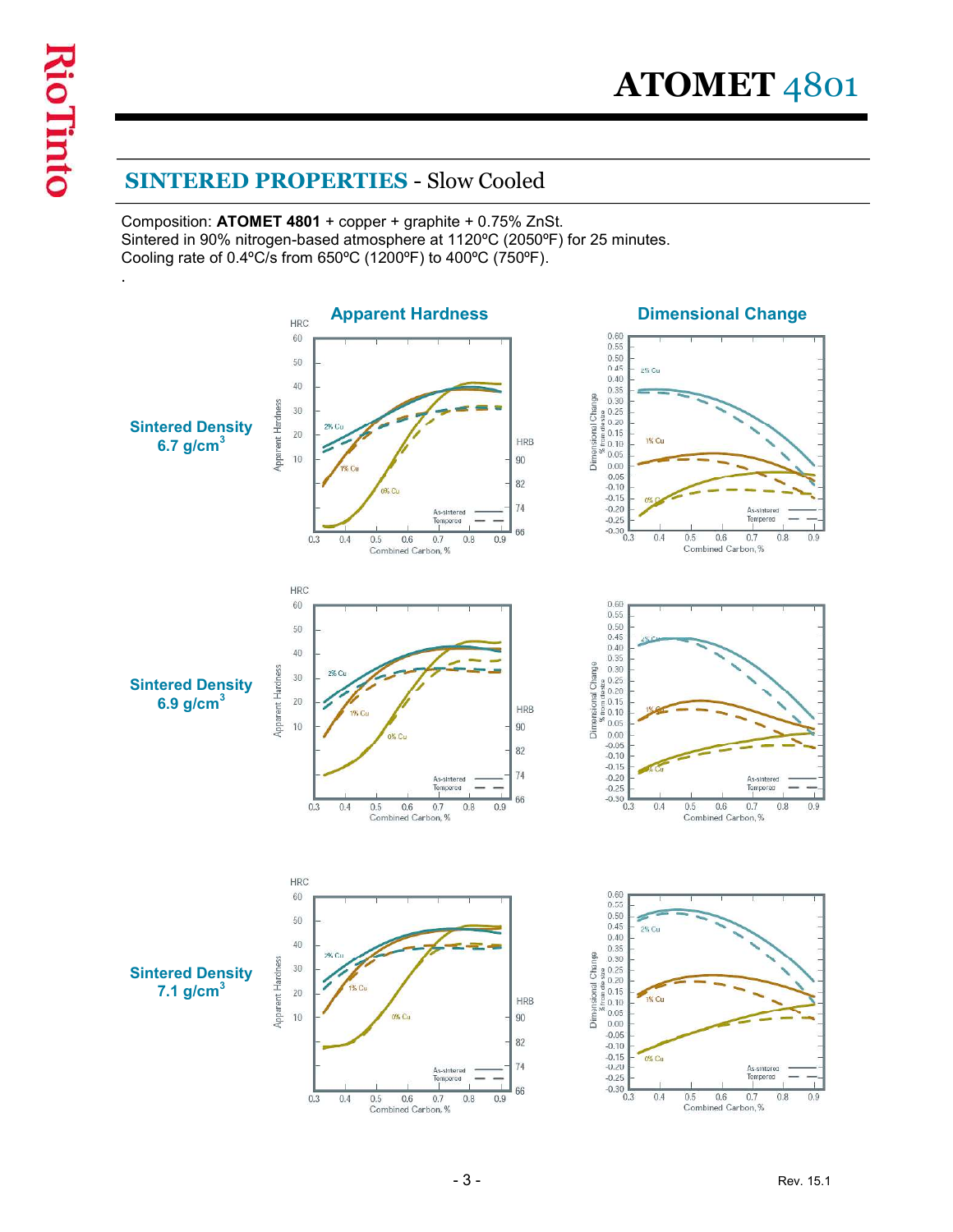$\bf ATOMET$  4801<br>
SINTERED PROPERTIES - Fast Cooled<br>
Composition: ATOMET 4801 + copper + graphite + 0.75% ZnSt.<br>
Sintered in a 90% nitrogen-based atmosphere at 1120°C (2050°F) for 20 minutes.<br>
Cooling rate of 1.5°C/s from 650 Composition: ATOMET 4801 + copper + graphite + 0.75% ZnSt. Sintered in a 90% nitrogen-based atmosphere at 1120°C (2050ºF) for 20 minutes. Cooling rate of 1.5°C/s from 650°C (1200°F) to 400°C (750°F).

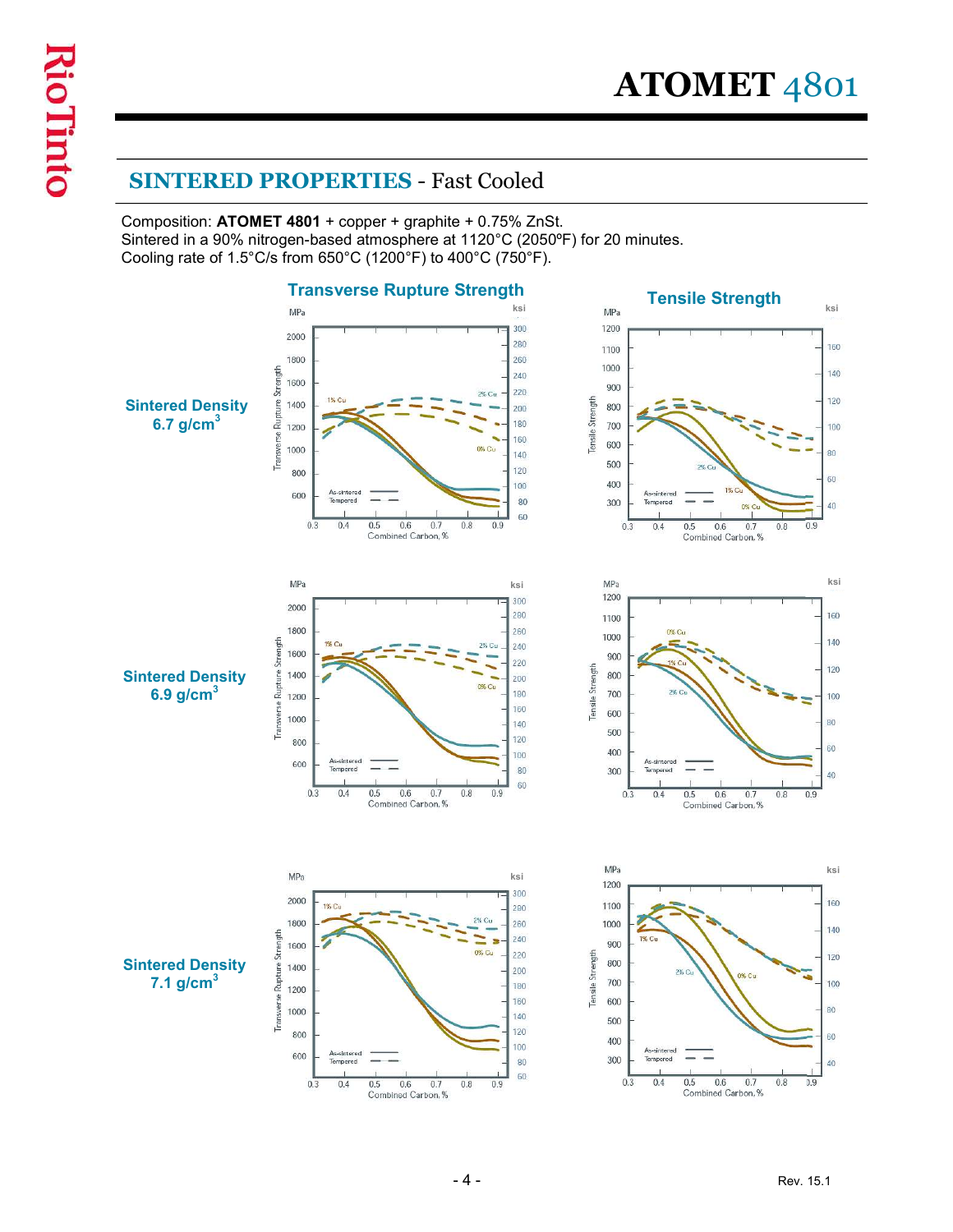$\bf{ATOMET}$  4801<br>
SINTERED PROPERTIES (continued) - Fast Cooled<br>
Composition: ATOMET 4801 + copper + graphite + 0.75% ZnSt.<br>
Sintered in a 90% nitrogen-based atmosphere at 1120°C (2050°F) for 20 minutes.<br>
Cooling rate of 1. Composition: ATOMET 4801 + copper + graphite + 0.75% ZnSt. Sintered in a 90% nitrogen-based atmosphere at 1120°C (2050ºF) for 20 minutes. Cooling rate of 1.5°C/s from 650°C (1200°F) to 400°C (750°F).

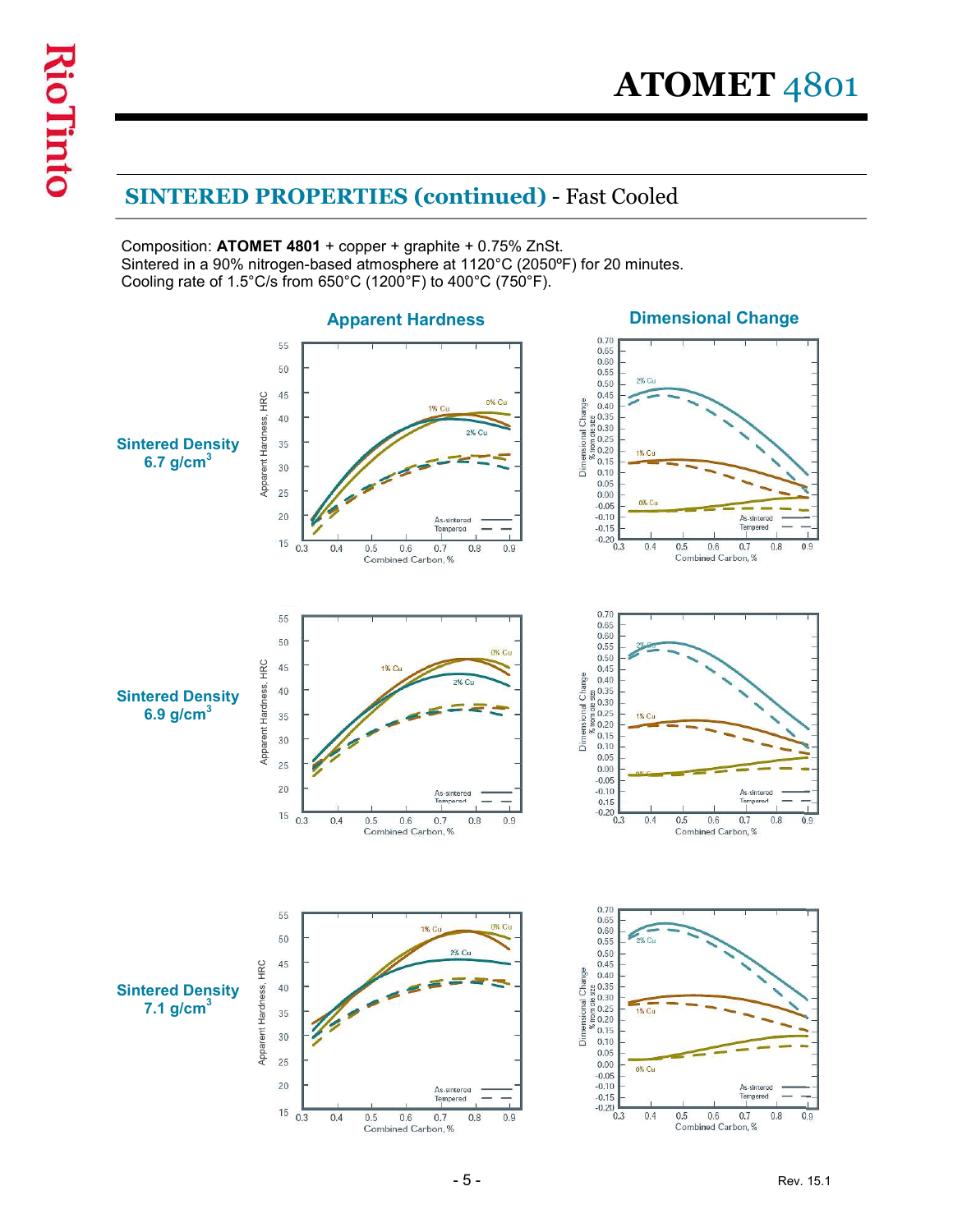| <b>AS-SINTERED PROPERTIES - Slow Cool *</b><br><b>Transverse</b> |                                  |                    |              |                            |                             |                              |            |                                   |            |                   |                    |  |
|------------------------------------------------------------------|----------------------------------|--------------------|--------------|----------------------------|-----------------------------|------------------------------|------------|-----------------------------------|------------|-------------------|--------------------|--|
| Sintered<br><b>Density</b>                                       | <b>Added</b><br>Copper           | Combined<br>Carbon |              | <b>Rupture</b><br>Strength | Apparent<br><b>Hardness</b> | <b>Dimensional</b><br>Change |            | <b>Tensile</b><br><b>Strength</b> |            | Yield<br>Strength | Elongation         |  |
| $g/cm^3$                                                         | %                                | %                  | <b>MPa</b>   | kpsi                       | HRC (HRB)                   | %                            | MPa        | kpsi                              | MPa        | kpsi              | $\%$               |  |
| 6.77<br>6.93                                                     | $\mathbf 0$<br>$\mathbf 0$       | 0.37<br>0.37       | 849<br>973   | 123<br>141                 | (71)<br>(75)                | $-0.22$<br>$-0.17$           | 462<br>497 | 67<br>72                          | 331<br>352 | 48<br>51          | 1.8<br>1.6         |  |
| 7.14                                                             | $\mathbf 0$                      | 0.37               | 1110         | 161                        | (82)                        | $-0.11$                      | 552        | 80                                | 380        | 55                | 2.5                |  |
| 6.71                                                             | 0                                | 0.51               | 1014         | 147                        | (85)                        | $-0.09$                      | 580        | 84                                | 428        | 62                | <1                 |  |
| 6.90                                                             | $\mathbf 0$                      | 0.51               | 1125         | 163                        | (87)                        | $-0.08$                      | 628        | 91                                | 455        | 66                | $1.2$              |  |
| 7.13                                                             | $\mathbf{0}$                     | 0.51               | 1318         | 191                        | (92)                        | $-0.03$                      | 704        | 102                               | 476        | 69                | 1.4                |  |
| 6.72                                                             | $\mathbf 0$                      | 0.72               | 932          | 135                        | 37                          | $-0.06$                      | 476        | 69                                | 497        | 72                | $<$ 1              |  |
| 6.97<br>7.11                                                     | $\mathbf 0$<br>$\mathbf 0$       | 0.72<br>0.72       | 1180<br>1194 | 171<br>173                 | 39<br>45                    | 0.00<br>$-0.06$              | 518<br>545 | 75<br>79                          | 559<br>587 | 81<br>85          | $<$ 1<br>$<$ 1     |  |
| 6.70                                                             | 0                                | 0.88               | 566          | 82                         | 41                          | $-0.05$                      | 331        | 48                                |            |                   | $<$ 1              |  |
| 6.90                                                             | $\mathbf 0$                      | 0.88               | 662          | 96                         | 44                          | 0.01                         | 359        | 52                                |            |                   | < 1                |  |
| 7.15                                                             | 0                                | 0.88               | 787          | 114                        | 49                          | 0.11                         | 393        | 57                                |            |                   | < 1                |  |
| 6.69                                                             | $\mathbf{1}$                     | 0.33               | 966          | 140                        | (82)                        | 0.01                         | 524        | 76                                | 380        | 55                | $<$ 1              |  |
| 6.92                                                             | $\mathbf{1}$                     | 0.33               | 1125         | 163                        | (86)                        | 0.07                         | 593        | 86                                | 407        | 59                | $1.1$              |  |
| 7.11                                                             | $\mathbf{1}$                     | 0.33               | 1339         | 194                        | (93)                        | 0.15                         | 676        | 98                                | 435        | 63                | $1.3$              |  |
| 6.72                                                             | $\mathbf{1}$                     | 0.51               | 1373         | 199                        | 28                          | 0.06                         | 731        | 106                               | 580        | 84                | $<$ 1              |  |
| 6.88<br>7.09                                                     | $\mathbf{1}$<br>$\mathbf{1}$     | 0.51<br>0.51       | 1532<br>1911 | 222<br>277                 | 32<br>38                    | 0.15<br>0.22                 | 828<br>932 | 120<br>135                        | 614<br>662 | 89<br>96          | $\leq$ 1<br>$<1\,$ |  |
| 6.69                                                             | $\mathbf{1}$                     | 0.71               | 869          | 126                        | 38                          | 0.03                         | 435        | 63                                |            |                   | $<$ 1              |  |
| 6.89                                                             | $\mathbf{1}$                     | 0.71               | 1001         | 145                        | 42                          | 0.11                         | 490        | 71                                |            |                   | < 1                |  |
| 7.09                                                             | $\mathbf{1}$                     | 0.71               | 1097         | 159                        | 46                          | 0.20                         | 531        | 77                                |            |                   | $<$ 1              |  |
| 6.73                                                             | $\mathbf{1}$                     | 0.90               | 621          | 90                         | 39                          | $-0.06$                      | 359        | 52                                |            |                   | < 1                |  |
| 6.91                                                             | $\mathbf{1}$                     | 0.90               | 649          | 94                         | 43                          | 0.03                         | 386        | 56                                |            |                   | < 1                |  |
| 7.12                                                             | $\mathbf{1}$                     | 0.90               | 780          | 113                        | 47                          | 0.13                         | 428        | 62                                |            |                   | < 1                |  |
| 6.63                                                             | $\overline{2}$                   | 0.33               | 1139         | 165                        | 13                          | 0.32                         | 635        | 92                                | 497        | 72                | $<$ 1              |  |
| 6.82<br>7.04                                                     | $\overline{c}$<br>$\overline{2}$ | 0.33<br>0.33       | 1366<br>1539 | 198<br>223                 | $19$<br>23                  | 0.39<br>0.47                 | 731<br>849 | 106<br>123                        | 524<br>545 | 76<br>79          | < 1<br>$\leq$ 1    |  |
| 6.64                                                             | $\overline{2}$                   | 0.51               | 1318         | 191                        | 29                          | 0.32                         | 725        | 105                               | 531        | 77                |                    |  |
| 6.83                                                             | $\overline{2}$                   | 0.51               | 1463         | 212                        | 34                          | 0.41                         | 794        | 115                               | 580        | 84                | $<$ 1<br>$\leq$ 1  |  |
| 7.03                                                             | $\overline{2}$                   | 0.51               | 1670         | 242                        | 38                          | 0.50                         | 876        | 127                               | 642        | 93                | $<$ 1              |  |
| 6.66                                                             | $\overline{2}$                   | 0.71               | 794          | 115                        | 37                          | 0.22                         | 393        | 57                                |            |                   | < 1                |  |
| 6.84                                                             | $\overline{2}$                   | 0.71               | 890          | 129                        | 42                          | 0.29                         | 407        | 59                                |            |                   | <1                 |  |
| 7.05                                                             | $\overline{2}$                   | 0.71               | 1070         | 155                        | 45                          | 0.40                         | 435        | 63                                |            |                   | < 1                |  |
| 6.69                                                             | $\overline{2}$                   | 0.88               | 635          | 92                         | 37                          | 0.00                         | 317        | 46                                |            |                   | < 1                |  |
| 6.90                                                             | $\overline{2}$                   | 0.88               | 676          | 98                         | 40                          | 0.07                         | 345        | 50                                |            |                   | < 1                |  |
| 7.10                                                             | $\overline{2}$                   | 0.88               | 780          | 113                        | 45                          | 0.20                         | 366        | 53                                |            |                   | < 1                |  |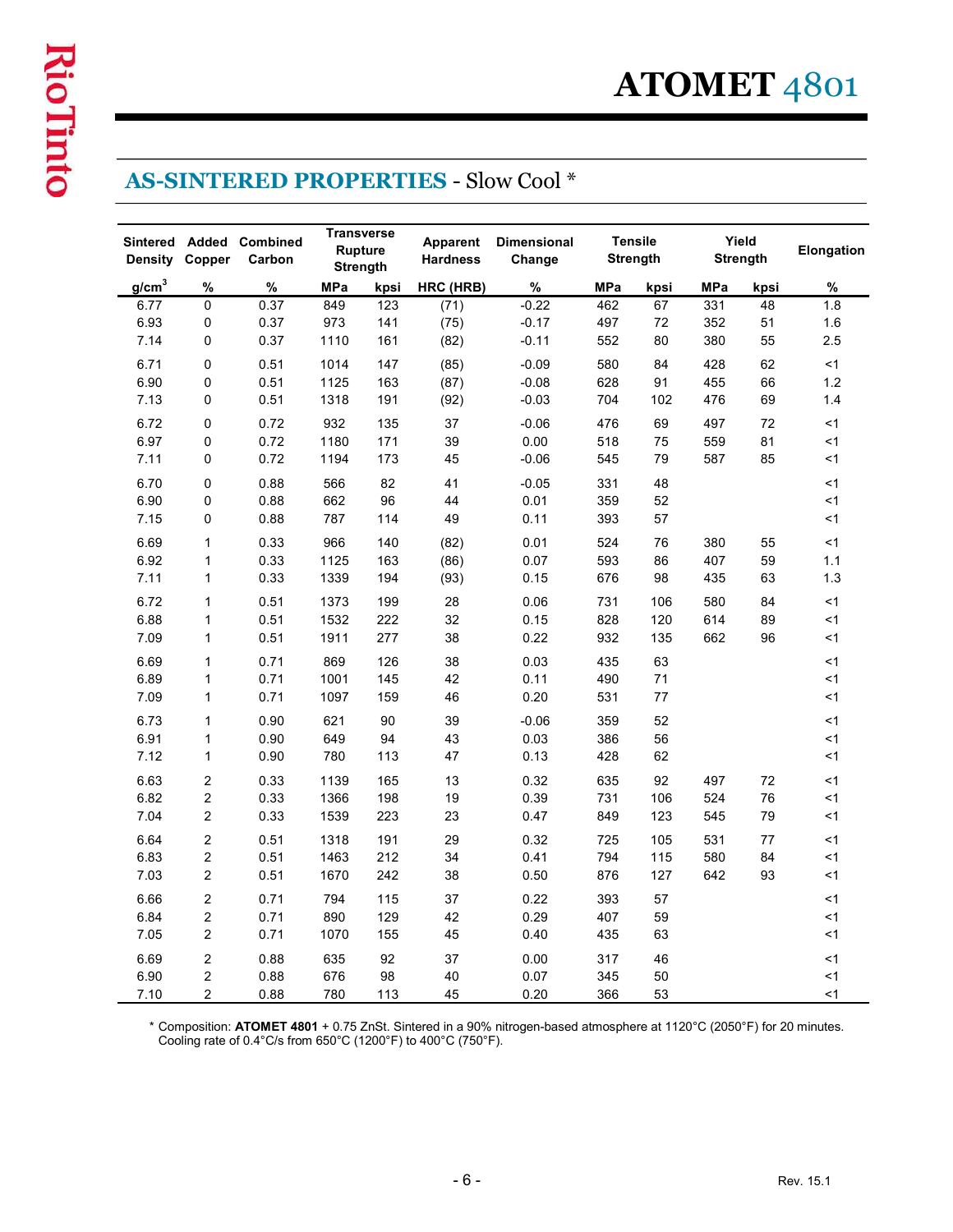|                   |                                  |                    |                                                        |            |                             | <b>TEMPERED PROPERTIES** - Slow Cool *</b> |             |                                   |            |                 |                   |
|-------------------|----------------------------------|--------------------|--------------------------------------------------------|------------|-----------------------------|--------------------------------------------|-------------|-----------------------------------|------------|-----------------|-------------------|
| <b>Density</b>    | Sintered Added<br>Copper         | Combined<br>Carbon | <b>Transverse</b><br><b>Rupture</b><br><b>Strength</b> |            | Apparent<br><b>Hardness</b> | <b>Dimensional</b><br>Change               |             | <b>Tensile</b><br><b>Strength</b> | Yield      | <b>Strength</b> | Elongation        |
| g/cm <sup>3</sup> | %                                | %                  | <b>MPa</b>                                             | kpsi       | HRC (HRB)                   | %                                          | <b>MPa</b>  | kpsi                              | <b>MPa</b> | kpsi            | %                 |
| 6.77<br>6.95      | 0<br>0                           | 0.37<br>0.37       | 849<br>959                                             | 123<br>139 | (70)<br>(76)                | $-0.21$<br>$-0.17$                         | 469<br>524  | 68<br>76                          | 345<br>366 | 50<br>53        | 1.8<br>2.2        |
| 7.16              | 0                                | 0.37               | 1076                                                   | 156        | (82)                        | $-0.12$                                    | 566         | 82                                | 393        | 57              | 2.7               |
| 6.73              | 0                                | 0.51               | 1056                                                   | 153        | (84)                        | $-0.12$                                    | 593         | 86                                | 435        | 63              | $<$ 1             |
| 6.92<br>7.13      | 0<br>0                           | 0.51               | 1173                                                   | 170        | (87)                        | $-0.08$                                    | 662<br>731  | 96<br>106                         | 469<br>497 | 68<br>72        | 1.4               |
| 6.74              | 0                                | 0.51<br>0.72       | 1339<br>1346                                           | 194<br>195 | (92)<br>30                  | $-0.03$<br>$-0.10$                         | 766         | 111                               | 600        | 87              | 1.6<br><1         |
| 6.92              | $\Omega$                         | 0.72               | 1615                                                   | 234        | 33                          | $-0.03$                                    | 856         | 124                               | 656        | 95              | <1                |
| 7.13              | $\Omega$                         | 0.72               | 1794                                                   | 260        | 40                          | 0.03                                       | 1007        | 146                               | 725        | 105             | $<$ 1             |
| 6.73              | 0                                | 0.88               | 1076                                                   | 156        | 33                          | $-0.12$                                    | 593         | 86                                | 490        | 71              | $<$ 1             |
| 6.92<br>7.17      | 0<br>0                           | 0.88<br>0.88       | 1359<br>1587                                           | 197<br>230 | 37<br>43                    | $-0.04$<br>0.05                            | 676<br>807  | 98<br>117                         | 559<br>662 | 81<br>96        | $<$ 1<br>$<$ 1    |
| 6.70              | $\mathbf{1}$                     | 0.33               | 980                                                    | 142        | (82)                        | 0.01                                       | 524         | 76                                | 400        | 58              | $<$ 1             |
| 6.91              | $\mathbf{1}$                     | 0.33               | 1139                                                   | 165        | (87)                        | 0.06                                       | 593         | 86                                | 469        | 68              | < 1               |
| 7.12              | $\mathbf{1}$                     | 0.33               | 1339                                                   | 194        | (93)                        | 0.14                                       | 662         | 96                                | 545        | 79              | $<$ 1             |
| 6.71              | $\mathbf{1}$                     | 0.51               | 1366                                                   | 198        | 23                          | 0.05                                       | 731         | 106                               | 669        | 97              | $<$ 1             |
| 6.90<br>7.10      | $\mathbf{1}$<br>$\mathbf{1}$     | 0.51<br>0.51       | 1635<br>1939                                           | 237<br>281 | 29<br>35                    | 0.11<br>0.19                               | 869<br>1035 | 126<br>150                        | 704<br>745 | 102<br>108      | $<$ 1<br>$\leq$ 1 |
| 6.71              | $\mathbf{1}$                     |                    |                                                        | 204        | 30                          | $-0.02$                                    | 780         | 113                               | 593        | 86              | $<$ 1             |
| 6.91              | $\mathbf{1}$                     | 0.71<br>0.71       | 1408<br>1615                                           | 234        | 35                          | 0.06                                       | 918         | 133                               | 676        | 98              | $\leq$ 1          |
| 7.11              | $\mathbf{1}$                     | 0.71               | 1877                                                   | 272        | 40                          | 0.15                                       | 1056        | 153                               | 780        | 113             | $<$ 1             |
| 6.76              | $\mathbf{1}$                     | 0.90               | 1332                                                   | 193        | 32                          | $-0.13$                                    | 697         | 101                               | 483        | 70              | $<$ 1             |
| 6.94              | $\mathbf{1}$                     | 0.90               | 1511                                                   | 219        | 36                          | $-0.04$                                    | 780         | 113                               | 504        | 73              | $\leq$ 1          |
| 7.16              | $\mathbf{1}$                     | 0.90               | 1649                                                   | 239        | 41                          | 0.05                                       | 883         | 128                               | 524        | 76              | $<$ 1             |
| 6.63<br>6.83      | $\overline{c}$<br>$\overline{c}$ | 0.33<br>0.33       | 1201<br>1394                                           | 174<br>202 | 11<br>17                    | 0.32<br>0.38                               | 649<br>752  | 94<br>109                         | 490<br>573 | 71<br>83        | $<$ 1<br>$\leq$ 1 |
| 7.05              | $\overline{2}$                   | 0.33               | 1635                                                   | 237        | 21                          | 0.46                                       | 918         | 133                               | 656        | 95              | $<$ 1             |
| 6.65              | $\overline{2}$                   | 0.51               | 1373                                                   | 199        | 24                          | 0.29                                       | 794         | 115                               | 662        | 96              | $<$ 1             |
| 6.83              | $\overline{c}$                   | 0.51               | 1677                                                   | 243        | 29                          | 0.38                                       | 918         | 133                               | 725        | 105             | $\leq$ 1          |
| 7.04              | $\overline{2}$                   | 0.51               | 1932                                                   | 280        | 34                          | 0.48                                       | 1056        | 153                               | 794        | 115             | $<$ 1             |
| 6.68              | $\overline{2}$                   | 0.71               | 1442                                                   | 209        | 29                          | 0.16                                       | 759         | 110                               | 600        | 87              | $<$ 1             |
| 6.86<br>7.06      | $\overline{2}$<br>$\overline{2}$ | 0.71<br>0.71       | 1635<br>1653                                           | 237<br>283 | 33<br>38                    | 0.23<br>0.34                               | 869<br>1001 | 126<br>145                        | 614<br>628 | 89<br>91        | $<$ 1<br>$<$ 1    |
| 6.71              | $\overline{\mathbf{c}}$          | 0.88               | 1401                                                   | 203        | 30                          | $-0.08$                                    | 690         | 100                               | 428        | 62              | $<$ 1             |
| 6.92              | $\overline{c}$                   | 0.88               | 1580                                                   | 229        | 33                          | 0.01                                       | 780         | 113                               | 462        | 67              | $<$ 1             |
| 7.13              | $\overline{2}$                   | 0.88               | 1760                                                   | 255        | 39                          | 0.11                                       | 863         | 125                               | 524        | 76              | $<$ 1             |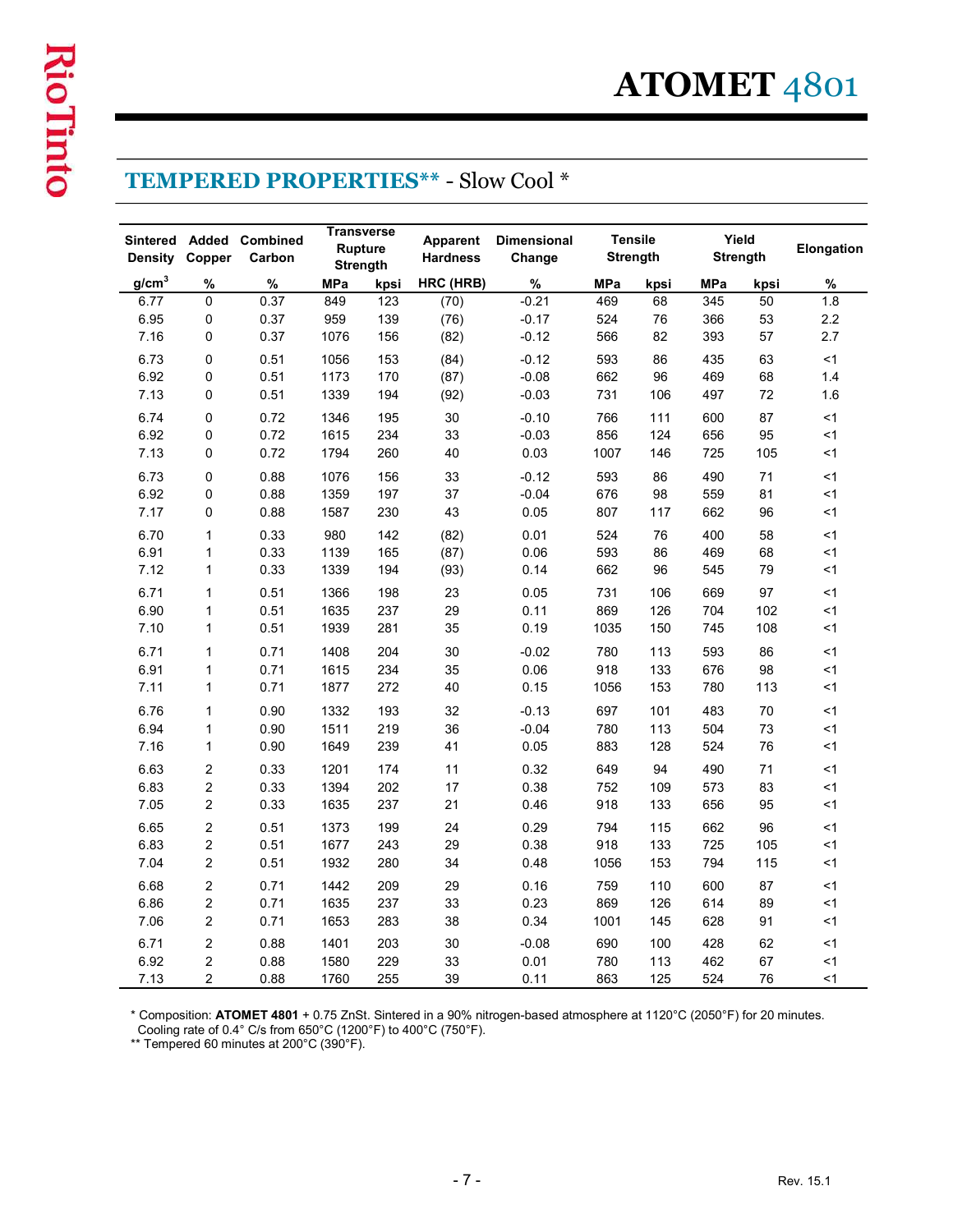| <b>AS-SINTERED PROPERTIES - Fast Cool *</b> |                                  |                                   |              |                                     |                             |                              |            |                            |            |          |                                  |  |  |
|---------------------------------------------|----------------------------------|-----------------------------------|--------------|-------------------------------------|-----------------------------|------------------------------|------------|----------------------------|------------|----------|----------------------------------|--|--|
| <b>Density</b>                              | Copper                           | Sintered Added Combined<br>Carbon |              | <b>Transverse</b><br><b>Rupture</b> | Apparent<br><b>Hardness</b> | <b>Dimensional</b><br>Change |            | <b>Tensile</b><br>Strength |            |          | <b>Yield Strength Elongation</b> |  |  |
| g/cm <sup>3</sup>                           | %                                | %                                 | <b>MPa</b>   | Strength<br>kpsi                    | <b>HRC</b>                  | $\%$                         | <b>MPa</b> | kpsi                       | <b>MPa</b> | kpsi     | $\%$                             |  |  |
| 6.74                                        | $\mathbf 0$                      | 0.33                              | 1324         | 192                                 | 19                          | 0.07                         | 703        | 102                        | 558        | 81       | 1.8                              |  |  |
| 6.92                                        | $\mathbf 0$                      | 0.33                              | 1538         | 223                                 | 24                          | $-0.02$                      | 855        | 124                        | 600        | 87       | 2.2                              |  |  |
| 7.12                                        | $\mathbf 0$                      | 0.33                              | 1703         | 247                                 | 30                          | 0.02                         | 1020       | 148                        | 655        | 95       | 2.7                              |  |  |
| 6.70                                        | 0                                | 0.51                              | 1179         | 171                                 | 32                          | $-0.05$                      | 745        | 108                        | 662        | 96       | 1.0                              |  |  |
| 6.9<br>7.11                                 | $\mathbf 0$                      | 0.51                              | 1379         | 200                                 | 37                          | 0.00                         | 883        | 128                        | 669        | 97       | 1.4                              |  |  |
|                                             | $\mathbf 0$                      | 0.51                              | 1710         | 248                                 | 42                          | 0.06                         | 1034       | 150                        |            |          | 1.6                              |  |  |
| 6.72<br>6.95                                | $\mathbf 0$<br>$\mathbf 0$       | 0.69<br>0.69                      | 752<br>834   | 109<br>121                          | 40<br>46                    | $-0.03$<br>0.04              | 317<br>455 | 46<br>66                   |            |          | $<$ 1<br>$<$ 1                   |  |  |
| 7.11                                        | $\Omega$                         | 0.69                              | 876          | 127                                 | 50                          | 0.12                         | 538        | 78                         |            |          | <1                               |  |  |
| 6.69                                        | 0                                | 0.88                              | 538          | 78                                  | 40                          | $-0.01$                      | 276        | 40                         |            |          | $<$ 1                            |  |  |
| 6.90                                        | $\pmb{0}$                        | 0.88                              | 572          | 83                                  | 45                          | 0.05                         | 386        | 56                         |            |          | < 1                              |  |  |
| 7.15                                        | $\pmb{0}$                        | 0.88                              | 731          | 106                                 | 49                          | 0.16                         | 524        | 76                         |            |          | < 1                              |  |  |
| 6.67                                        | $\mathbf{1}$                     | 0.33                              | 1276         | 185                                 | 18                          | 0.14                         | 745        | 108                        | 579        | 84       | $<$ 1                            |  |  |
| 6.88                                        | $\mathbf{1}$                     | 0.33                              | 1496         | 217                                 | 25                          | 0.19                         | 841        | 122                        | 621        | 90       | < 1                              |  |  |
| 7.09                                        | $\mathbf{1}$                     | 0.33                              | 1806         | 262                                 | 32                          | 0.27                         | 951        | 138                        | 669        | 97       | 1.3                              |  |  |
| 6.67                                        | $\mathbf{1}$                     | 0.52<br>0.52                      | 1220         | 177                                 | 33<br>37                    | 0.15                         | 648        | 94<br>110                  | 593        | 86<br>94 | $<$ 1                            |  |  |
| 6.88<br>7.07                                | $\mathbf{1}$<br>$\mathbf{1}$     | 0.52                              | 1379<br>1613 | 200<br>234                          | 41                          | 0.22<br>0.29                 | 758<br>869 | 126                        | 648<br>752 | 109      | < 1<br>$<$ 1                     |  |  |
| 6.66                                        | $\mathbf{1}$                     | 0.71                              | 703          | 102                                 | 40                          | 0.11                         | 359        | 52                         |            |          | <1                               |  |  |
| 6.87                                        | $\mathbf{1}$                     | 0.71                              | 772          | 112                                 | 44                          | 0.18                         | 400        | 58                         |            |          | $<$ 1                            |  |  |
| 7.05                                        | $\mathbf{1}$                     | 0.71                              | 889          | 129                                 | 49                          | 0.26                         | 414        | 60                         |            |          | $<$ 1                            |  |  |
| 6.70                                        | $\mathbf{1}$                     | 0.89                              | 586          | 85                                  | 38                          | 0.04                         | 303        | 44                         |            |          | < 1                              |  |  |
| 6.88                                        | $\mathbf{1}$                     | 0.89                              | 627          | 91                                  | 42                          | 0.10                         | 317        | 46                         |            |          | $<$ 1                            |  |  |
| 7.07                                        | $\mathbf{1}$                     | 0.89                              | 765          | 111                                 | 47                          | 0.20                         | 372        | 54                         |            |          | $<$ 1                            |  |  |
| 6.59                                        | $\overline{\mathbf{c}}$          | 0.34                              | 1241         | 180                                 | 18                          | 0.44                         | 669        | 97                         | 586        | 85       | <1                               |  |  |
| 6.78<br>6.89                                | $\overline{c}$<br>$\overline{c}$ | 0.34<br>0.34                      | 1482<br>1689 | 215<br>245                          | 24<br>31                    | 0.50<br>0.58                 | 786<br>896 | 114<br>130                 | 614<br>634 | 89<br>92 | < 1<br>< 1                       |  |  |
|                                             |                                  |                                   |              |                                     |                             |                              |            |                            |            |          |                                  |  |  |
| 6.60<br>6.78                                | $\overline{c}$<br>$\overline{c}$ | 0.53<br>0.53                      | 1076<br>1241 | 156<br>180                          | 32<br>36                    | 0.42<br>0.51                 | 579<br>655 | 84<br>95                   | 627<br>662 | 91<br>96 | $<$ 1<br>$<$ 1                   |  |  |
| 6.96                                        | $\overline{c}$                   | 0.53                              | 1579         | 229                                 | 41                          | 0.58                         | 745        | 108                        | 683        | 99       | <1                               |  |  |
| 6.64                                        | $\overline{c}$                   | 0.72                              | 676          | 98                                  | 38                          | 0.32                         | 372        | 54                         |            |          | <1                               |  |  |
| 6.80                                        | $\overline{2}$                   | 0.72                              | 786          | 114                                 | 42                          | 0.38                         | 400        | 58                         |            |          | < 1                              |  |  |
| 7.16                                        | $\overline{c}$                   | 0.72                              | 958          | 139                                 | 46                          | 0.47                         | 455        | 66                         |            |          | $<$ 1                            |  |  |
| 6.66                                        | $\overline{2}$                   | 0.92                              | 641          | 93                                  | 37                          | 0.08                         | 324        | 47                         |            |          | < 1                              |  |  |
| 6.86                                        | $\overline{c}$                   | 0.92                              | 772          | 112                                 | 40                          | 0.16                         | 365        | 53                         |            |          | < 1                              |  |  |
| 7.07                                        | $\overline{c}$                   | 0.92                              | 876          | 127                                 | 44                          | 0.27                         | 414        | 60                         |            |          | <1                               |  |  |